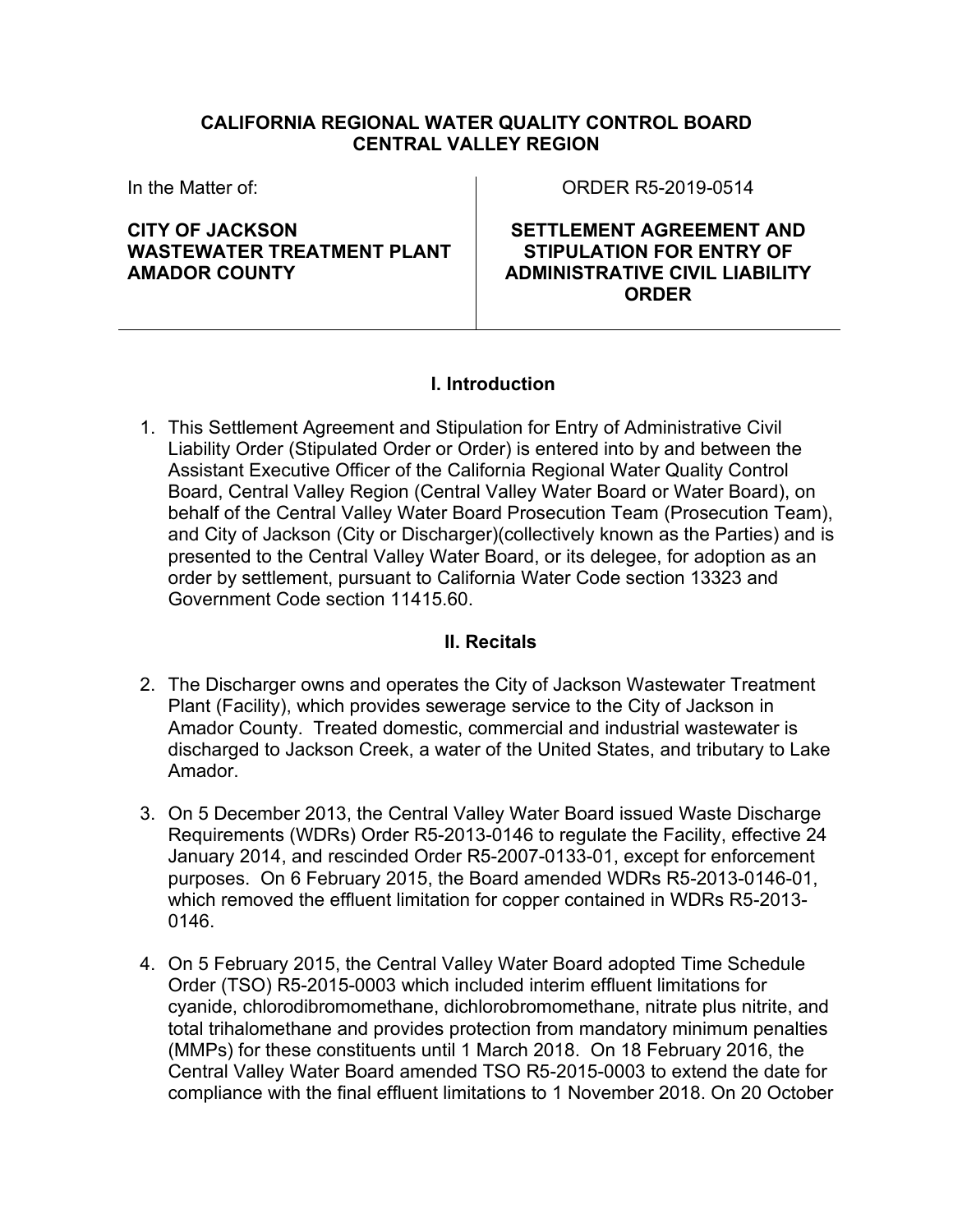> 2017, the Central Valley Water Board amended TSO R5-2015-0003-01 to extend the date for compliance with the final effluent limitations to 31 May 2019. On 5 April 2018, the Central Valley Water Board amended TSO R5-2015-0003-02, which added interim effluent limitations for total coliform and provided protection from MMPs until 31 May 2019.

- 5. On 31 May 2018, the Central Valley Water Board adopted WDRs Order 2018- 0036, effective 1 August 2018, which rescinded Order R5-2013-0146-01, except for enforcement purposes. The WDRs included effluent limitations and other requirements. On 31 May 2018, the Water Board adopted TSO R5-2018-0037 and rescinded TSO R5-2015-0003-03. TSO R5-2018-0037 includes interim effluent limitations for cyanide, chlorodibromomethane, dichlorobromomethane, nitrate plus nitrite, total trihalomethane, and total coliform and provides protection from MMPs for these constituents until 31 May 2019.
- 6. On 28 May 2019, the Central Valley Water Board staff issued the Discharger a draft Record of Violations (ROV) for the period 1 February 2017 through 31 January 2019.The Discharger provided more information and requested that the Central Valley Water Board dismiss some of the total chlorine residual violations listed in the ROV. Central Valley Water Board staff reevaluated the hourly and four-day average total chlorine residual violations and determined that some of the MMPs should be dismissed. These changes are described in more detail in Attachment A.
- 7. WDRs Order R5-2013-0146-01, section IV.A.1.d., includes, in part, the following effluent limitations:

**Total Residual Chlorine.** Effluent total chlorine shall not exceed:

- I. 0.011 mg/L, as 4-day average; and
- II. 0.019 mg/L, as a 1-hour average.
- 8. WDRs Order R5-2013-0146-01, section IV.A.1.e., includes, in part, the following effluent limitations:

**Total Coliform Organisms.** Effluent total coliform organisms shall not exceed:

- I. most probable number (MPN) per 100 mL, as a 7-day median;
- II. 23 MPN/100 mL, more than once in any 30-day period; and
- III. 240 MPN/100 mL, at any time.
- 9. WDRs Order R5-2018-0036 section IV.A.1.a, includes, in part, the following effluent limitations: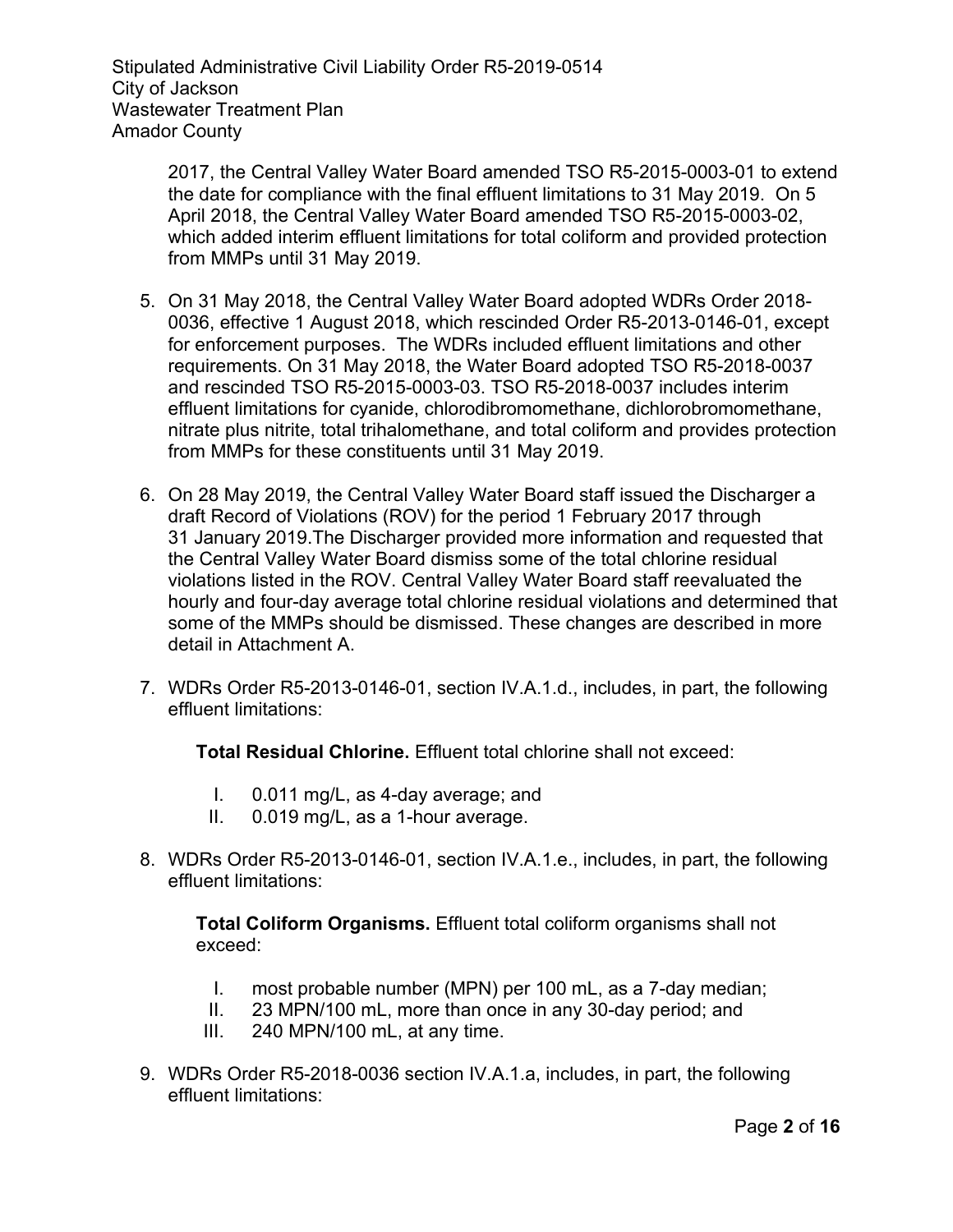a. The Discharger shall maintain compliance with the following effluent limitations at Discharge Point 001. Unless otherwise specified, with compliance measured at Monitoring Location EFF-001.

### **Effluent Limitations**

| <b>Parameter</b> | Units             | <b>Instantaneous</b> | <b>Instantaneous</b><br><b>Minimum</b> |
|------------------|-------------------|----------------------|----------------------------------------|
| pН               | Standard<br>Units | 6.5                  | 8 N                                    |

10.WDRs Order R5-2018-0036-0081 section IV.A.1.d., includes, in part, the following effluent limitations:

> **Total Residual Chlorine**: Effluent total residual chlorine shall not exceed the following:

- i. mg/L, as a 4-day average; and
- ii. 0.019 mg/L, as a 1-hour average.
- 11.Water Code section 13385, subdivisions (h) and (i) require assessment of mandatory penalties and state, in part, the following:

Water Code section 13385, subdivision (h)(1) states:

Notwithstanding any other provision of this division, and except as provided in subdivisions (j), (k), and (l), a mandatory minimum penalty of three thousand dollars (\$3,000) shall be assessed for each serious violation.

Water Code section 13385, subdivision (h)(2) states:

For the purposes of this section, a "serious violation" means any waste discharge that violates the effluent limitations contained in the applicable waste discharge requirements for a Group II pollutant, as specified in Appendix A to Section 123.45 of Title 40 of the Code of Federal Regulations, by 20 percent or more or for a Group I pollutant, as specified in Appendix A to Section 123.45 of Title 40 of the Code of Federal Regulations, by 40 percent or more.

Water Code section 13385, subdivision (i)(1) states, in part:

Notwithstanding any other provision of this division, and except as provided in subdivisions (j), (k), and (l), a mandatory minimum penalty of three thousand dollars (\$3,000) shall be assessed for each violation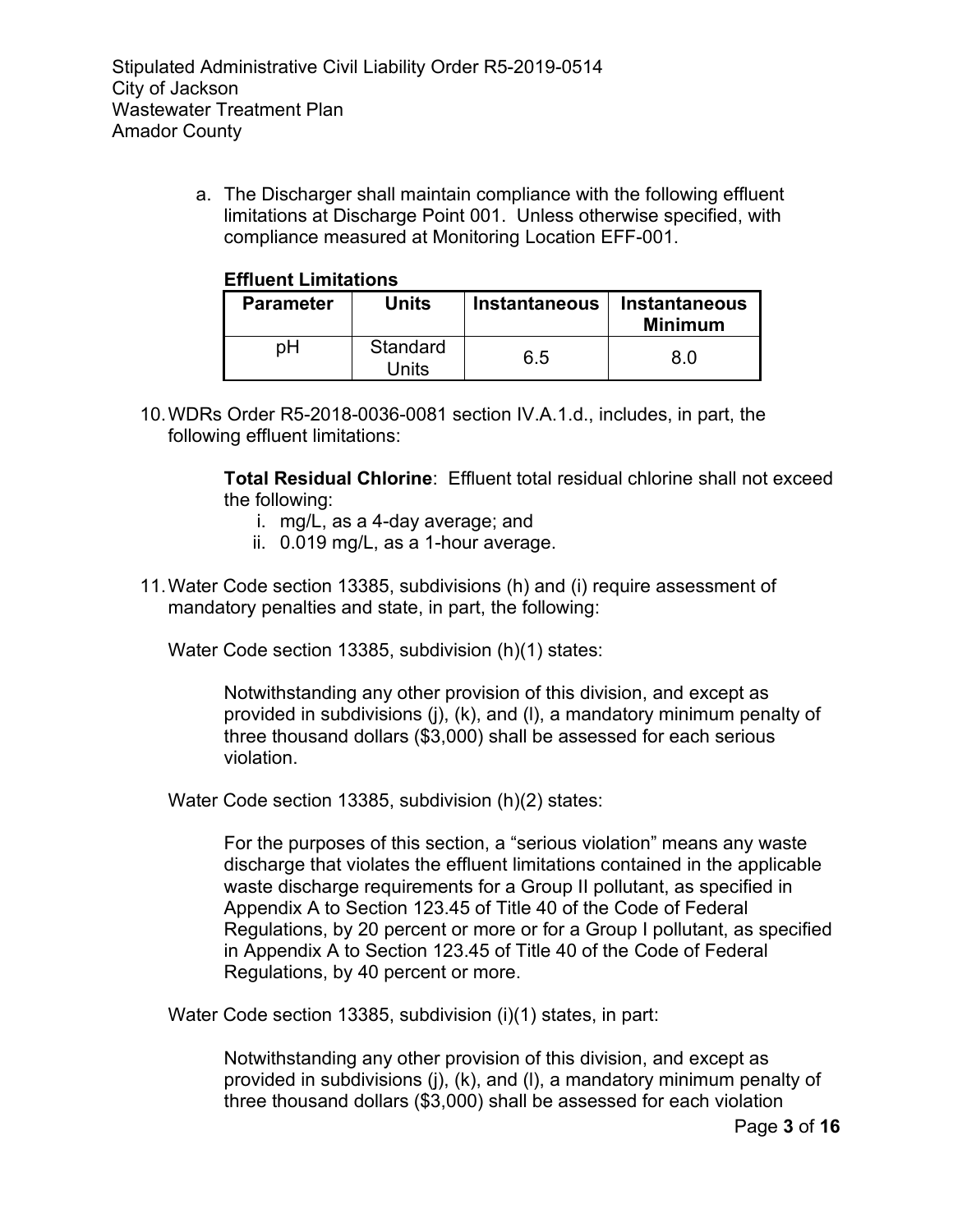> whenever the person does any of the following four or more times in any period of six consecutive months, except that the requirement to assess the mandatory minimum penalty shall not be applicable to the first three violations:

- A) Violates a waste discharge requirement effluent limitation.
- B) Fails to file a report pursuant to Section 13260.
- C) Files an incomplete report pursuant to Section 13260.
- D) Violates a toxicity effluent limitation contained in the applicable waste discharge requirements where the waste discharge requirements do not contain pollutant-specific effluent limitations for toxic pollutants.
- 12.According to the Discharger's self-monitoring reports, the Discharger committed four (4) serious Group II violations of the above effluent limitations contained in WDRS Orders R5-2013-0146-01 and R5-2018-0036, as shown in Attachment A. These violations are defined as serious because measured concentrations of Group II pollutants exceeded maximum prescribed levels in WDRs Orders R5- 2013-0146-01 and R5-2018-0036 by 20 percent or more. The mandatory minimum penalty for these serious violations is **twelve thousand dollars (\$12,000)**.
- 13.According to the Discharger's self-monitoring reports, the Discharger committed fourteen (14) non-serious violations of the above effluent limitations contained in WDRs Order R5-2013-0146-01 and R5-2018-0036. Ten (10) of these nonserious violations are subject to mandatory penalties under CWC section 133385 subdivision (i)(1) because these violations were preceded by three or more similar violations within a 180-day period. The mandatory minimum penalty for these non-serious violations is **thirty thousand dollars (\$30,000)**.
- 14.The total amount of the mandatory minimum penalties assessed for the alleged effluent violations is **forty-two thousand dollars (\$42,000)**. As stated herein, a detailed list of the alleged effluent violations is included in Attachment A.
- 15.Water Code section 13385 (k) states:
	- (1) In lieu of assessing all or a portion of the mandatory minimum penalties pursuant to subdivisions (h) and (i) against a publicly owned treatment works serving a small community, the state board or the regional board may elect to require the publicly owned treatment works to spend an equivalent amount towards the completion of a compliance project proposed by the publicly owned treatment works, if the state board or the regional board finds all of the following: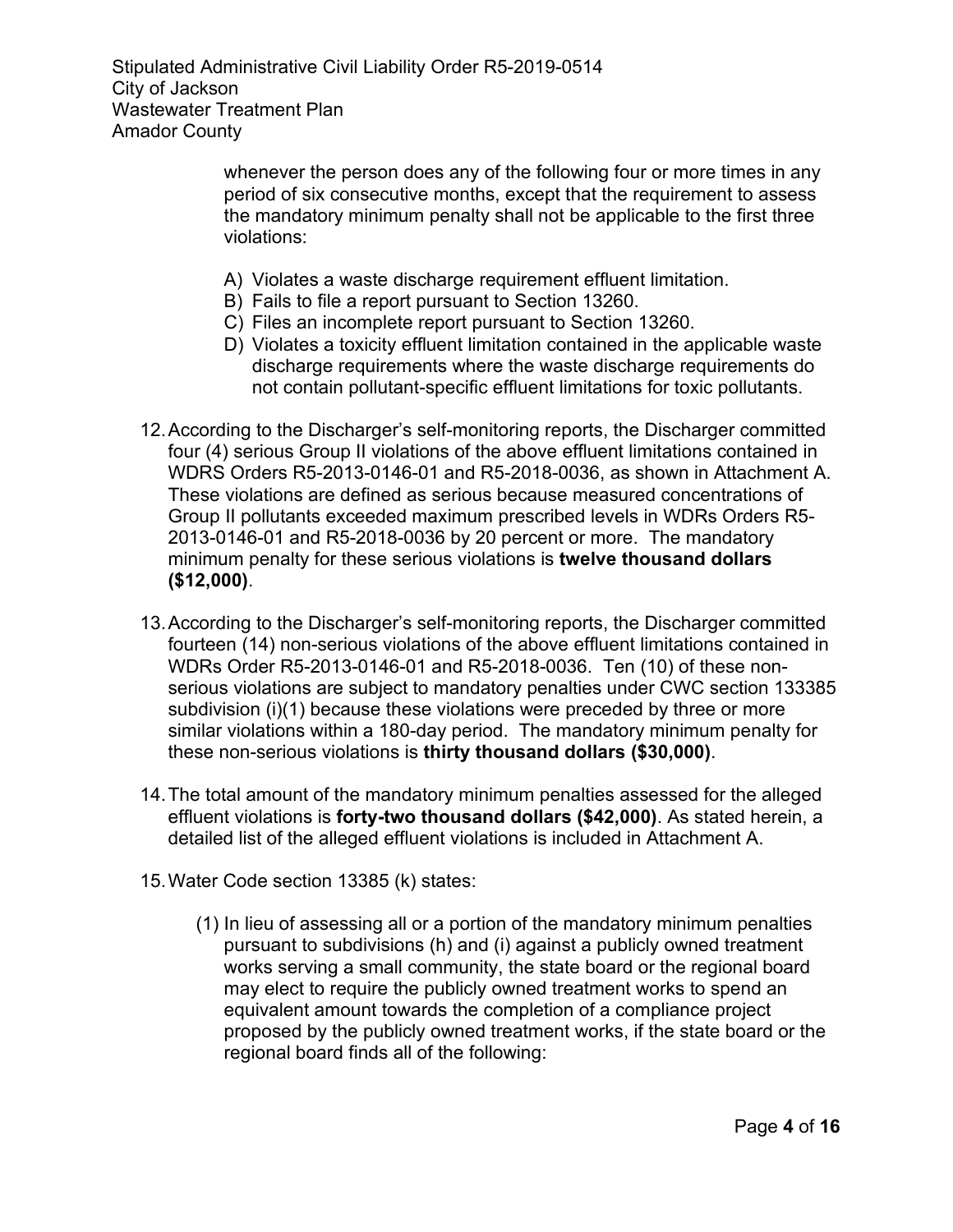- (A) The compliance project is designed to correct the violations within five years.
- (B) The compliance project is in accordance with the 2017 State Water Resources Control Board's Water Quality Enforcement Policy (Enforcement Policy), excluding any provision in the policy that is inconsistent with this section
- (C) The publicly owned treatment works has prepared a financing plan to complete the compliance project.
- (2) For the purposes of this subdivision, "a publicly owned treatment works serving a small community" means a publicly owned treatment works serving a population of 20,000 persons or fewer or a rural county, with a financial hardship as determined by the state board after considering such factors as median income of the residents, rate of unemployment, or low population density in the service area of the publicly owned treatment works.
- 16.Under the Enforcement Policy, a publicly owned treatment work (POTW) serving a small community is a POTW serving a community that has a financial hardship and has a population of 10,000 or fewer people or lies completely within one or more rural counties.
- 17.Under the Enforcement Policy, "financial hardship" means that the community served by the POTW meets one of the following criteria:
	- a) Median household income for the community is less than 80 percent community served by California median household income.
	- b) The community has an unemployment rate of 10 percent or greater, or
	- c) Twenty percent of the population is below the poverty level.
- 18.The Central Valley Water Board finds the Discharger is eligible for a Compliance Project because the Facility is a publicly owned treatment works serving a small community with a financial hardship. The Facility is located in Amador County, which is a qualified rural county based on the 2013 United States Department of Agriculture Rural-Urban Continuum Codes for California, and serves a population of 4,651 with a median household income (MHI) of \$45,278, which is 67% of the statewide MHI, according to the 2013-2017 American Community Survey 5-Year Estimates.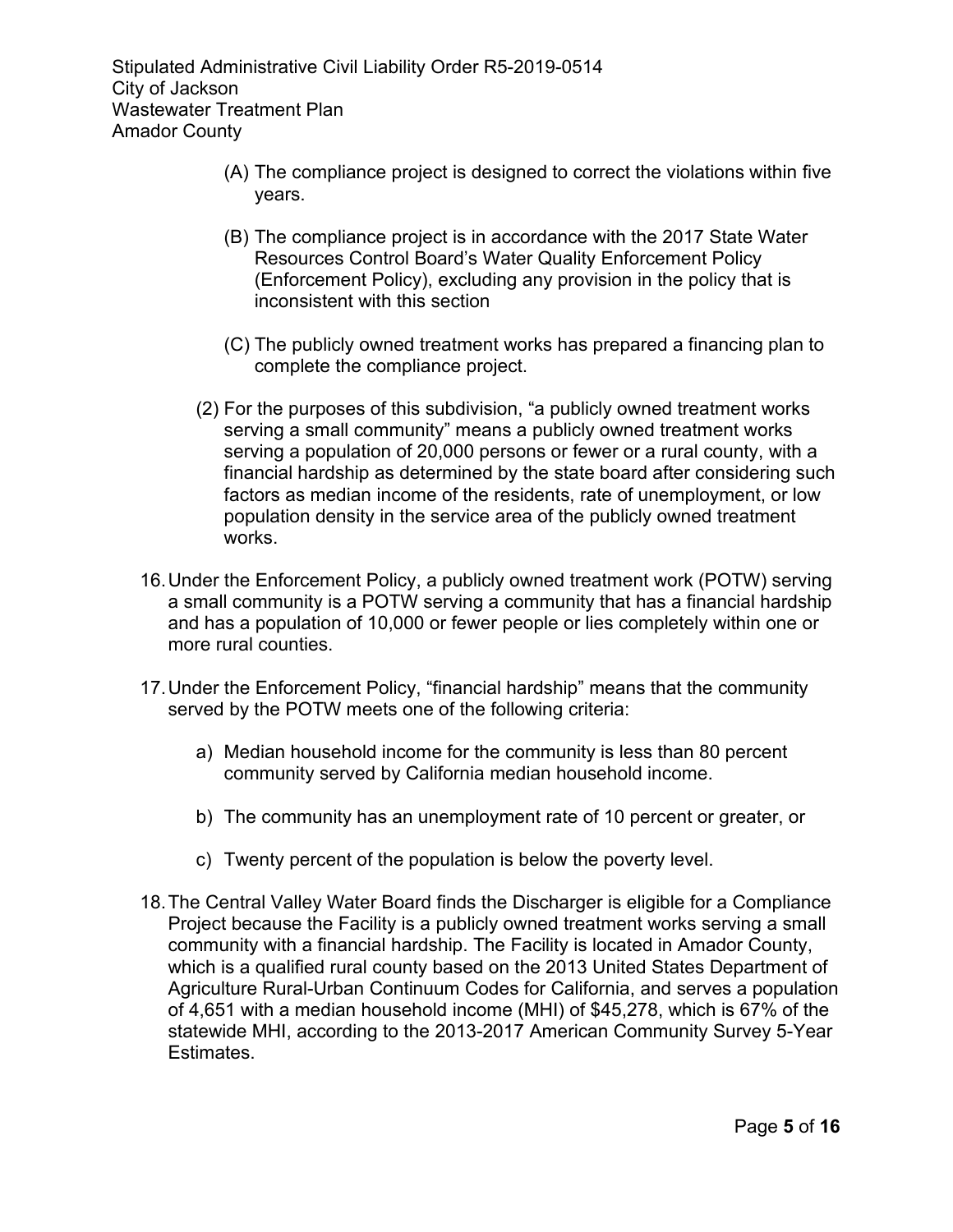- 19.On 11 June 2019, the Discharger submitted information on the Wastewater Treatment Upgrade Project (Project) which was completed on 15 January 2019. The Project included upgrade of oxidation ditches, installation of new disk filters, and upgrade to ultraviolet disinfection. The City received a \$12 million State Revolving Fund (SRF) loan to fund the Project which will be paid back over the next thirty years. The first payment of \$471,638.85, which includes principal payment of \$315,874.44 and interest of \$155,764.41, is due in January 2020.
- 20.The Discharger was unable to consistently comply with the final effluent limitation for total coliform, total chlorine residual, pH, and chlorine byproducts (chlorodibromomethane, dichlorobromomethane, and total trihalomethanes) in WDRs. Hence, the Project has corrected the issues at the Facility which caused the violations and the Discharger has spent in excess of the alleged mandatory minimum penalty. Therefore, the Project qualifies as a Compliance Project.
- 21.The Parties have engaged in confidential settlement negotiations and agree to settle the matter without administrative or civil litigation by presenting this Stipulated Order to the Central Valley Water Board, or its delegee, for adoption as an order by settlement, pursuant to Water Code section 13323 and Government Code section 11415.60. To resolve the violations by consent and without further administrative proceedings, the Parties have agreed to the imposition of an ACL in the amount of **forty-two thousand dollars (\$42,000)** in MMPs against the Discharger. The entire **forty-two thousand dollars (\$42,000)** penalty has been satisfied through the completion of the compliance project described in Finding 19 and 20.
- 22.The Central Valley Water Board Prosecution Team believes that the resolution of the alleged violations is fair and reasonable and fulfills its enforcement objectives, that no further action is warranted concerning the violations alleged herein, and that this Stipulated Order is in the best interest of the public.

### **III. Stipulations**

The Parties stipulate to the following:

23.**Jurisdiction**: The Parties agree that the Central Valley Water Board has subject matter jurisdiction over the matters alleged in this action and personal jurisdiction of the Parties to this Stipulation.

# 24.**Administrative Civil Liability:**

a) The Discharger herby agrees to the imposition of an ACL in the amount of **forty-two thousand dollars (\$42,000)** to the Central Valley Water Board to resolve the violation specifically alleged in Attachment A to this Order.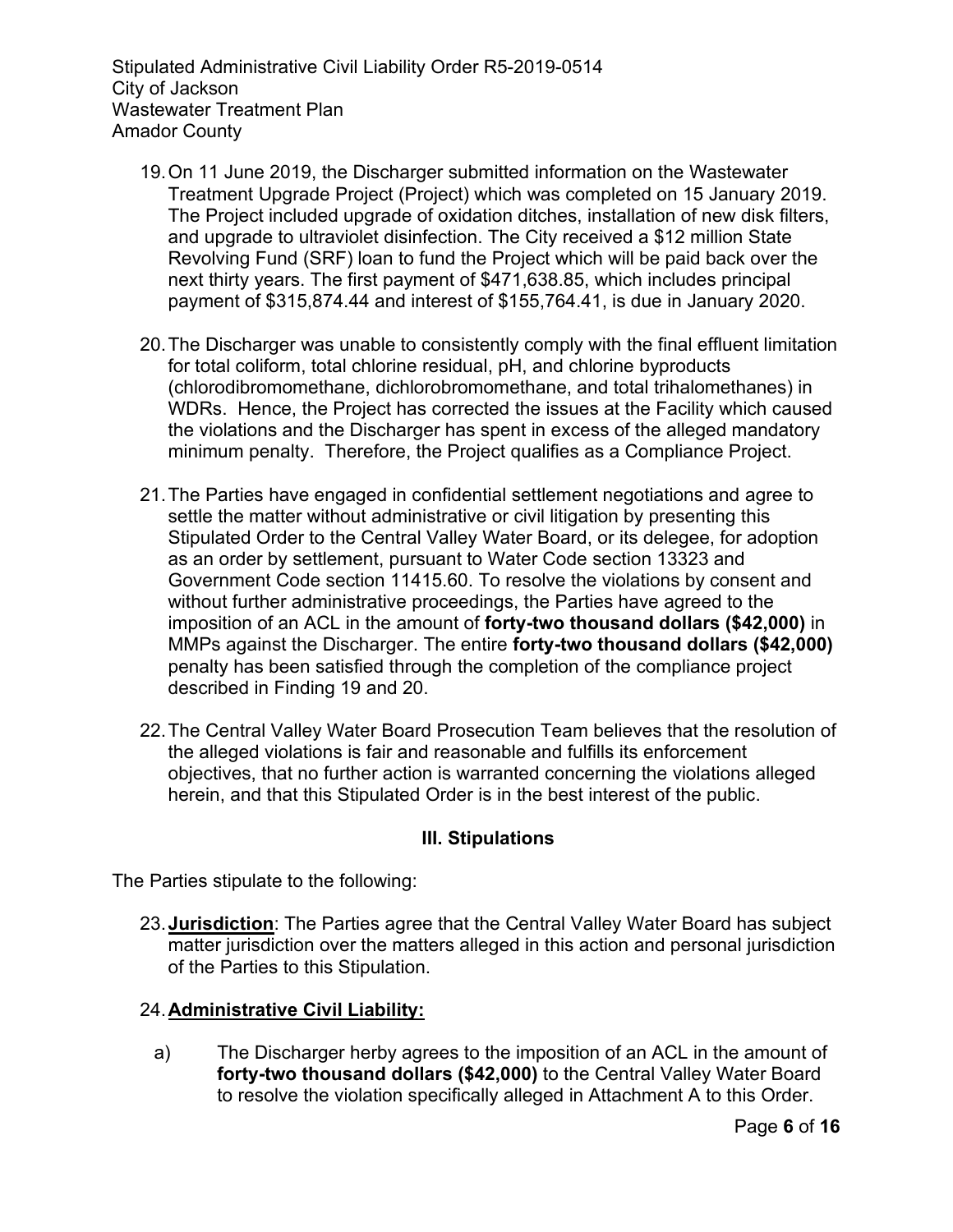- b) The entire **forty-two thousand dollars (\$42,000)** penalty has been satisfied through the completion of the Project described in Finding 19 and 20, in accordance with Water Code section 13385(k) incorporated herein by reference. In accordance with Water Code section 13385(k), of mandatory penalties (i.e., \$42,000) shall be permanently suspended upon adoption of this Order.
- 25.**Representations and Agreements:** The Discharger understands that the completed Compliance Project is a material condition of this settlement of liability between the Discharger and the Central Valley Water Board Prosecution Team. As a material consideration for the Central Valley Water Board's acceptance of this Stipulated Order, the Discharger represents and agrees that, in accordance with Water Code section 13385, subdivision (k)(1).
	- A. The Compliance Project designed to correct the violations within five years.
	- B. The Compliance Project is in accordance with the Enforcement Policy of the state board:
		- i. The Central Valley Water Board will not authorize additional compliance projects for the project the Discharger completed as described above, except under unusual circumstances.
		- ii. The Discharger agrees that the Central Valley Water Board has the right to require a third-party audit of the funds expended by it to implement the Compliance Project; and
		- iii. The Discharger shall permit inspection of the Compliance Project by Central Valley Water Board staff during normal business hours, at any location where the Compliance Project is being implemented, as well as review of any documents associated with implementation of the Compliance Project, at any time without notice.
- 26.**Third Party Financial Audit of Compliance Project:** At the written request of the Central Valley Water Board, the Discharger, at its sole cost, shall submit a report prepared by an independent third party(ies) acceptable to the Central Valley Water Board providing such party's(ies's) professional opinion that the Discharger has expended money in the amounts claimed by the Discharger. The written request shall specify the reasons why the audit is being requested. The audit report shall be provided to the Central Valley Water Board within six (6) months of notice from the Central Valley Water Board to the Discharger of the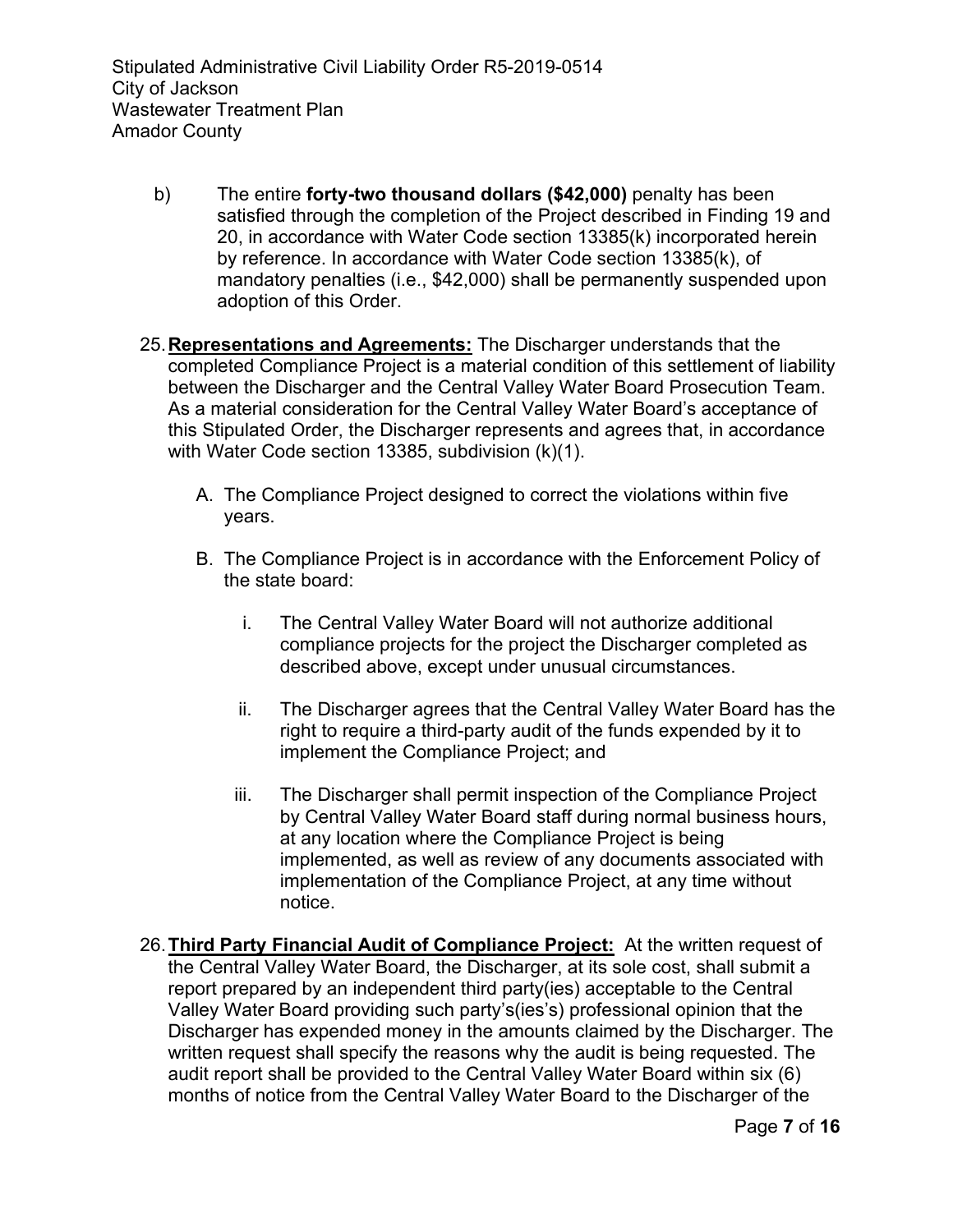> need for an independent third-party audit. The audit need not address any costs incurred by the Central Valley Water Board for oversight.

27.**Compliance with Applicable Laws and Regulatory Changes**: The Discharger understands that payment of an ACL in accordance with the terms of this Stipulated Order and/or compliance with the terms of this Stipulated Order is not a substitute for compliance with applicable laws, and that additional violations of the type alleged may subject it to further enforcement, including additional ACLs. Nothing in this Stipulated Order shall excuse the Discharger from meeting any more stringent requirements which may be imposed hereafter by changes in applicable and legally binding legislation or regulations.

# 28.**Party Contacts for Communications Related to Stipulated Order:**

For the Central Valley Water Board:

Xuan Luo, Senior Water Resources Control Engineer NPDES Compliance and Enforcement 11020 Sun Center Drive, Suite 200 Rancho Cordova, CA 95670 (916) 464-4606 [xuan.luo@waterboards.ca.gov](mailto:xuan.luo@waterboards.ca.gov)

For the Discharger: Yvonne Kimball, City Manager City of Jackson 33 Broadway Jackson, CA 95642-2301

- 29.**Attorney's Fees and Costs:** Except as otherwise provided herein, each Party shall bear all attorneys' fees and costs arising from the Party's own counsel in connection with the matters set forth herein.
- 30.**Public Notice:** The Discharger understands that this Stipulated Order will be noticed for a 30-day public review and comment period prior to consideration by the Central Valley Water Board, or its delegee. If significant new information is received that reasonably affects the propriety of presenting this Stipulated Order to the Central Valley Water Board, or its delegee, for adoption, the Assistant Executive Officer may unilaterally declare this Stipulated Order void and decide not to present it to the Central Valley Water Board, or its delegee. The Discharger agrees that it may not rescind or otherwise withdraw its approval of this proposed Stipulated Order.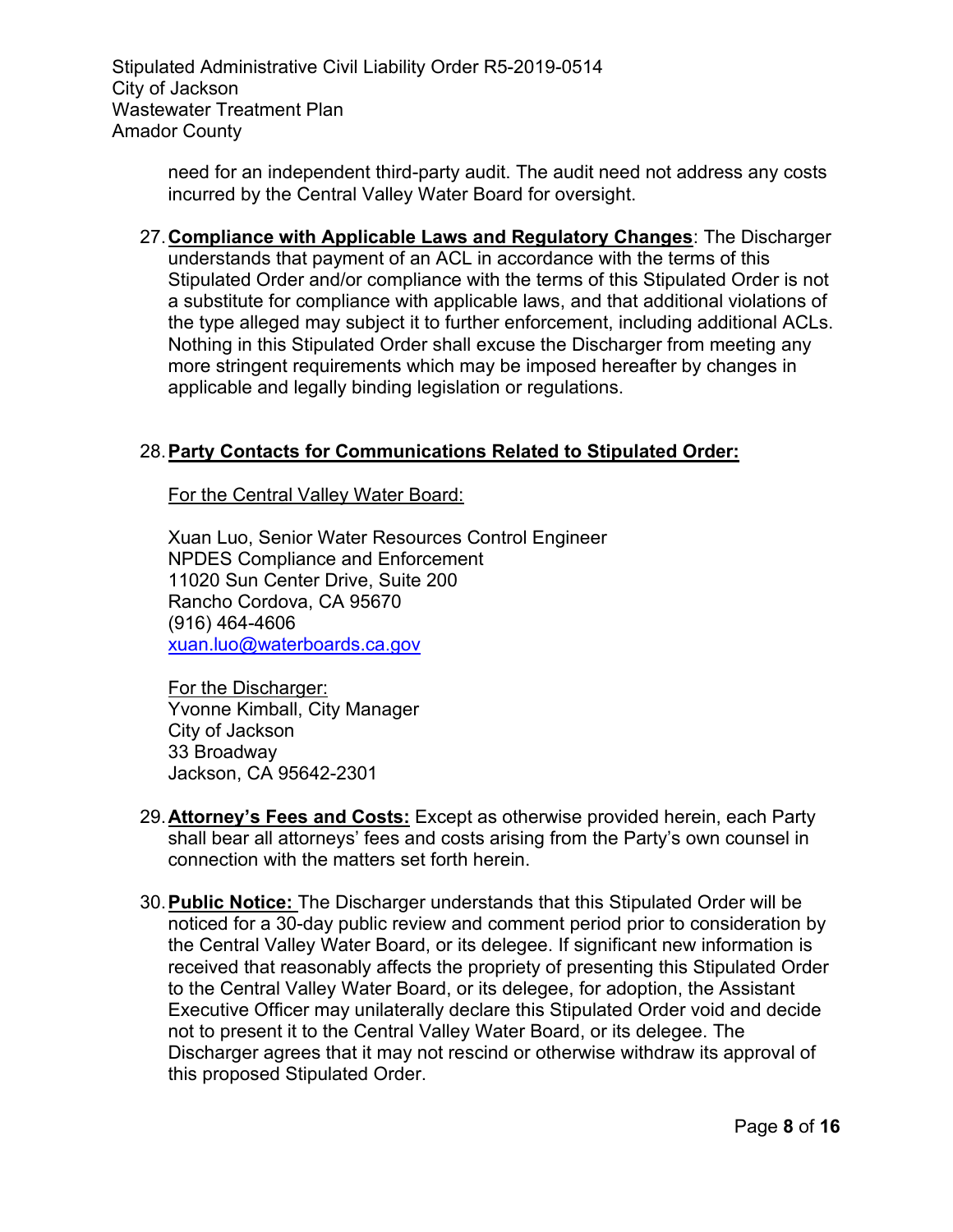- 31.**Procedure:** The Parties agree that the procedure that has been adopted for the approval of the settlement by the Parties and review by the public, as reflected in this Order, will be adequate. In the event procedural objections are raised prior to this Stipulated Order becoming effective, the Parties agree to meet and confer concerning any such objections and may agree to revise or adjust the procedure as necessary or advisable under the circumstances.
- 32.**No Waiver of Right to Enforce:** The failure of the Prosecution Team or Central Valley Water Board to enforce any provision of this Stipulated Order shall in no way be deemed a waiver of such provision, or in any way affect the validity of this Stipulated Order. The failure of the Prosecution Team or Central Valley Water Board to enforce any such provision shall not preclude it from later enforcing the same or any other provision of this Stipulated Order. No oral advice, guidance, suggestions, or comments by employees or officials of any Party regarding matters covered under this Stipulated Order shall be construed to relieve any Party regarding matters covered in this Stipulated Order. The Central Valley Water Board reserves all rights to take additional enforcement actions, including without limitation, the issuance of ACL complaints or orders for violations other than those addressed by this Order.
- 33.**Effect of Stipulated Order:** Except as expressly provided in this Stipulated Order, nothing in this Stipulated Order is intended nor shall it be construed to preclude the Central Valley Water Board or any state agency, department, board or entity or any local agency from exercising its authority under any law, statute, or regulation.
- 34.**Interpretation:** This Stipulated Order shall not be construed against the party preparing it but shall be construed as if the Parties jointly prepared it and any uncertainty and ambiguity shall not be interpreted against any one party.
- 35.**Modification:** This Stipulated Order shall not be modified by any of the Parties by oral representation whether made before or after the execution of this Order. All modifications must be made in writing and approved by the Central Valley Water Board or its delegee.
- 36.**Integration:** This Stipulated Order constitutes the entire agreement between the Parties and may not be amended or supplemented except as provided for in this Stipulated Order.
- 37.**If Order Does Not Take Effect:** In the event that this Stipulated Order does not take effect because it is not approved by the Central Valley Water Board, or its delegee, or is vacated in whole or in part by the State Water Board or a court, the Parties acknowledge that the Prosecution Team may proceed to a contested evidentiary hearing before the Central Valley Water Board to determine whether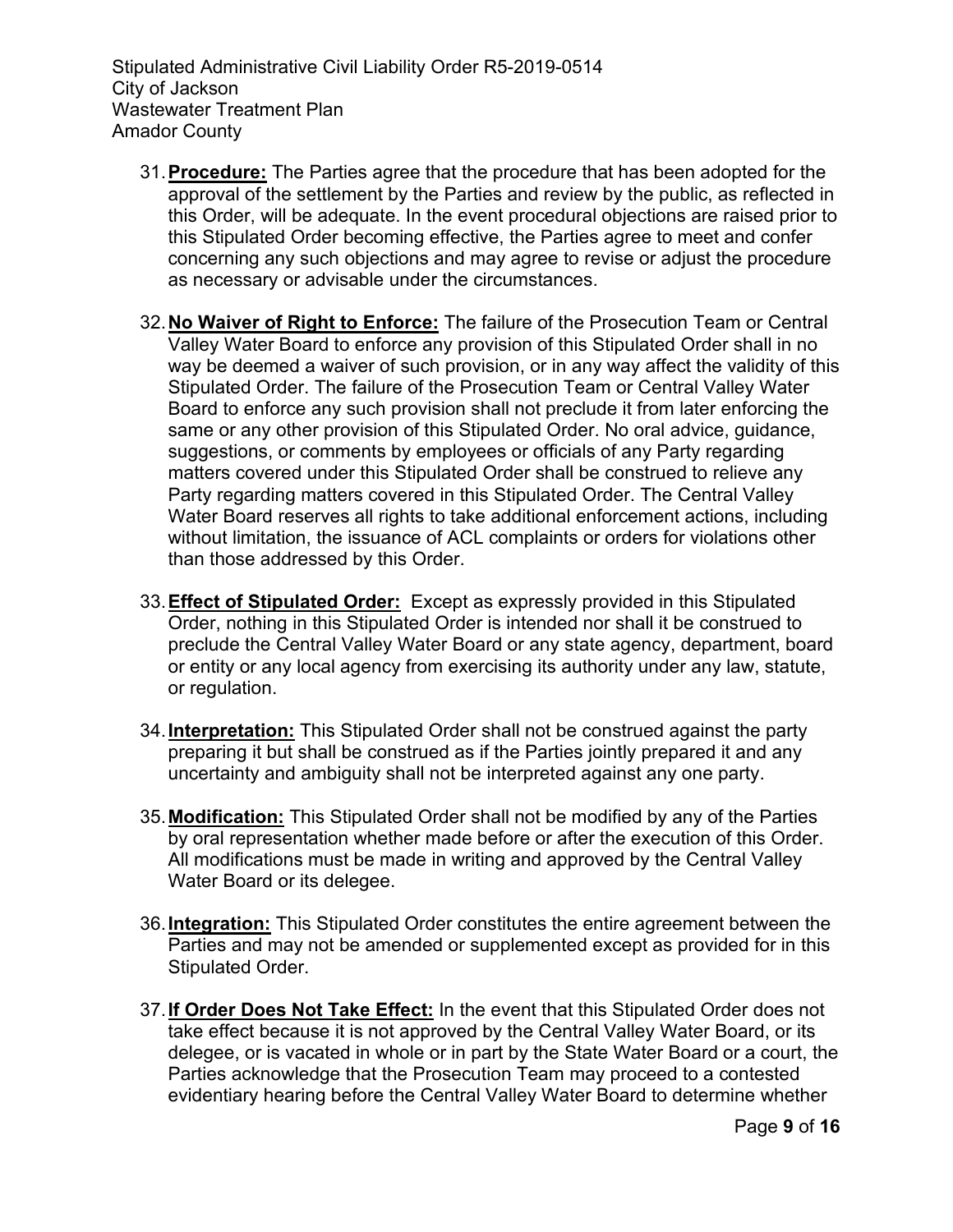> to assess an ACL for the underlying alleged violations, or may continue to pursue settlement. The Parties agree that all oral and written statements and agreements made during the course of settlement discussions will not be admissible as evidence in any subsequent administrative or judicial proceeding or hearing and will be fully protected by California Evidence Code sections 1152 and 1154; California Government Code section 11415.60; Rule 408, Federal Rules of Evidence; and any other applicable privilege under federal and/or state law. The Parties also agree to waive any and all objections related to their efforts to settle this matter, including, but not limited to:

- a. Objections related to prejudice or bias of any of the Central Valley Water Board members or their advisors and any other objections to the extent that they are premised in whole or in part on the fact that the Central Valley Water Board members or their advisors were exposed to some of the material facts and the Parties settlement positions, and therefore may have formed impressions or conclusions, prior to conducting any contested evidentiary hearing in this matter; or
- b. Laches or delay or other equitable defenses based on the time period that the Order or decision by settlement may be subject to administrative or judicial review.
- 38.**Waiver of Hearing:** The Discharger has been informed of the rights provided by Water Code section 13323, subdivision (b), and hereby waives its right to a hearing before the Central Valley Water Board.
- 39.**Waiver of Right to Petition:** The Discharger hereby waives the right to petition the Central Valley Water Board's adoption of the Stipulated Order as written for review by the State Water Board, and further waives the right, if any, to appeal the same to a California Superior Court and/or any California appellate level court.
- 40.**Covenant Not to Sue:** Upon the effective date of this Stipulated Order, the Discharger shall and does release, discharge, and covenant not to sue or pursue any civil or administrative claims against any State Agency or the State of California, its officers, agents, directors, employees, attorneys, representatives, for any and all claims or cause of action, which arise out of or are related to this action.
- 41.**Water Boards Not Liable:** Neither the Central Valley Water Board members, nor the Central Valley Water Board staff, attorneys, or representatives shall be liable for any injury or damage to persons or property resulting from the negligent or intentional acts or omissions by the Discharger or its respective directors, officers, employees, agents, representatives, or contractors in carrying out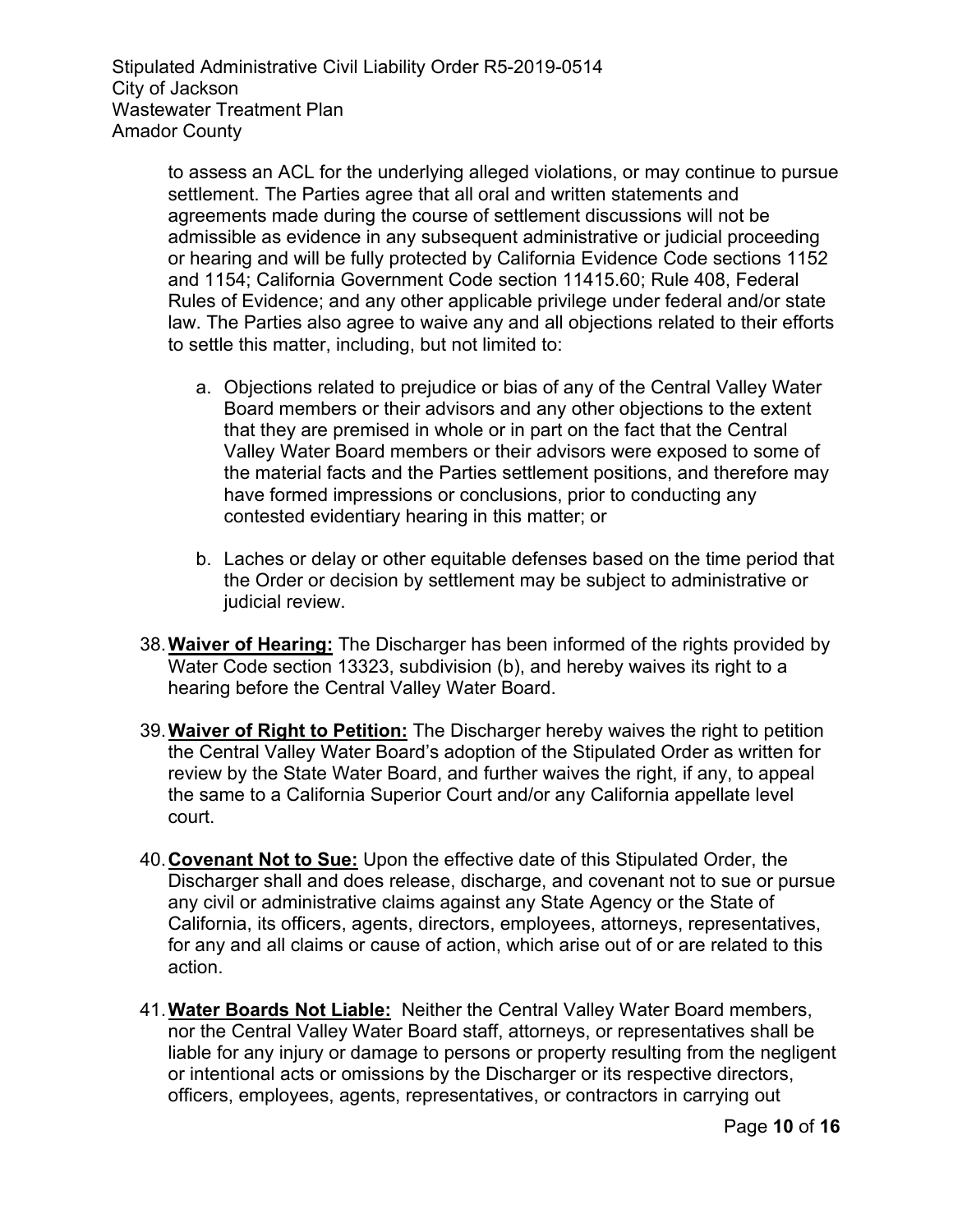> activities pursuant to this Order, nor shall the Central Valley Water Board, its members, staff, attorneys, or representatives be held as parties to or guarantors of any contract entered into by the Discharger, or its directors, officers, employees, agents, representatives, or contractors in carrying out activities pursuant to this Order.

- 42.**Authority to Bind:** Each person executing this Stipulated Order in a representative capacity represents and warrants that he or she is authorized to execute this Order on behalf of and to bind the entity on whose behalf he or she executes the Order.
- 43.**Necessity for Written Approvals:** All approvals and decisions of the Central Valley Water Board under the terms of this Stipulated Order shall be communicated to the Discharger in writing. No oral advice, guidance, suggestions, or comments by employees or officials of the Central Valley Water Board regarding submissions or notices shall be construed to relieve the Discharger of its obligation to obtain any final written approval required by this Stipulated Order.
- 44.**No Third Party Beneficiaries:** This Stipulated Order is not intended to confer any rights or obligation on any third party or parties, and no third party or parties shall have any right of action under this Stipulated Order for any cause whatsoever.
- 45.**Severability:** This Stipulated Order is severable; should any provision be found invalid the remainder shall remain in full force and effect.
- 46.**Effective Date:** This Stipulated Order shall be effective and binding on the Parties upon the date the Central Valley Water Board, or its delegee, enters the Order.
- 47.**Counterpart Signatures:** This Order may be executed and delivered in any number of counterparts, each of which when executed and delivered shall be deemed to be an original, but such counterparts shall together constitute one document.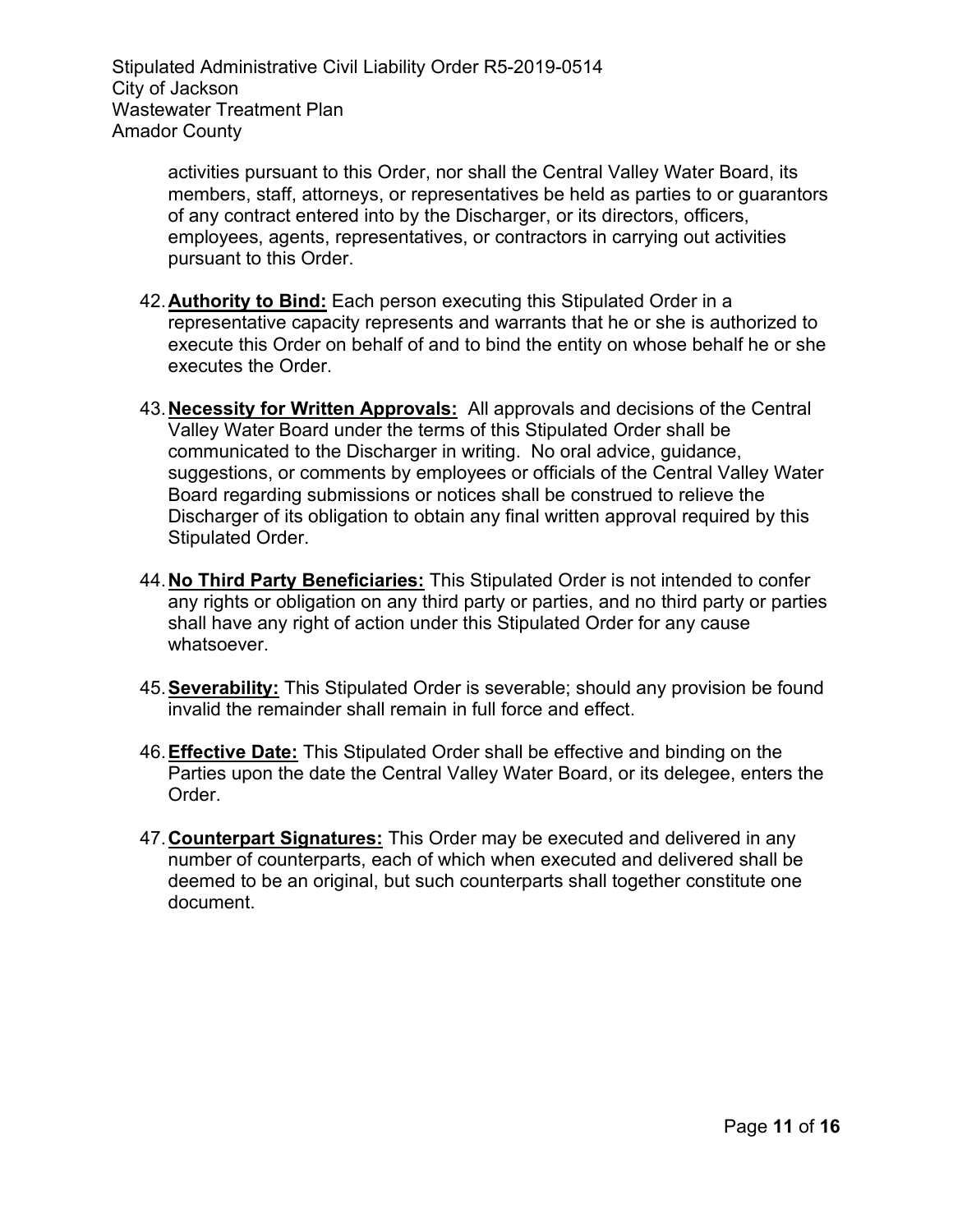#### **IT IS SO STIPULATED.**

California Regional Water Quality Control Board Prosecution Team Central Valley Region

By: Original Signed By Andrew Altevogt Assistant Executive Officer 8/27/2019 Date

City of Jackson

By: Original Signed By Yvonne Kimball City Manager

8/20/2019 Date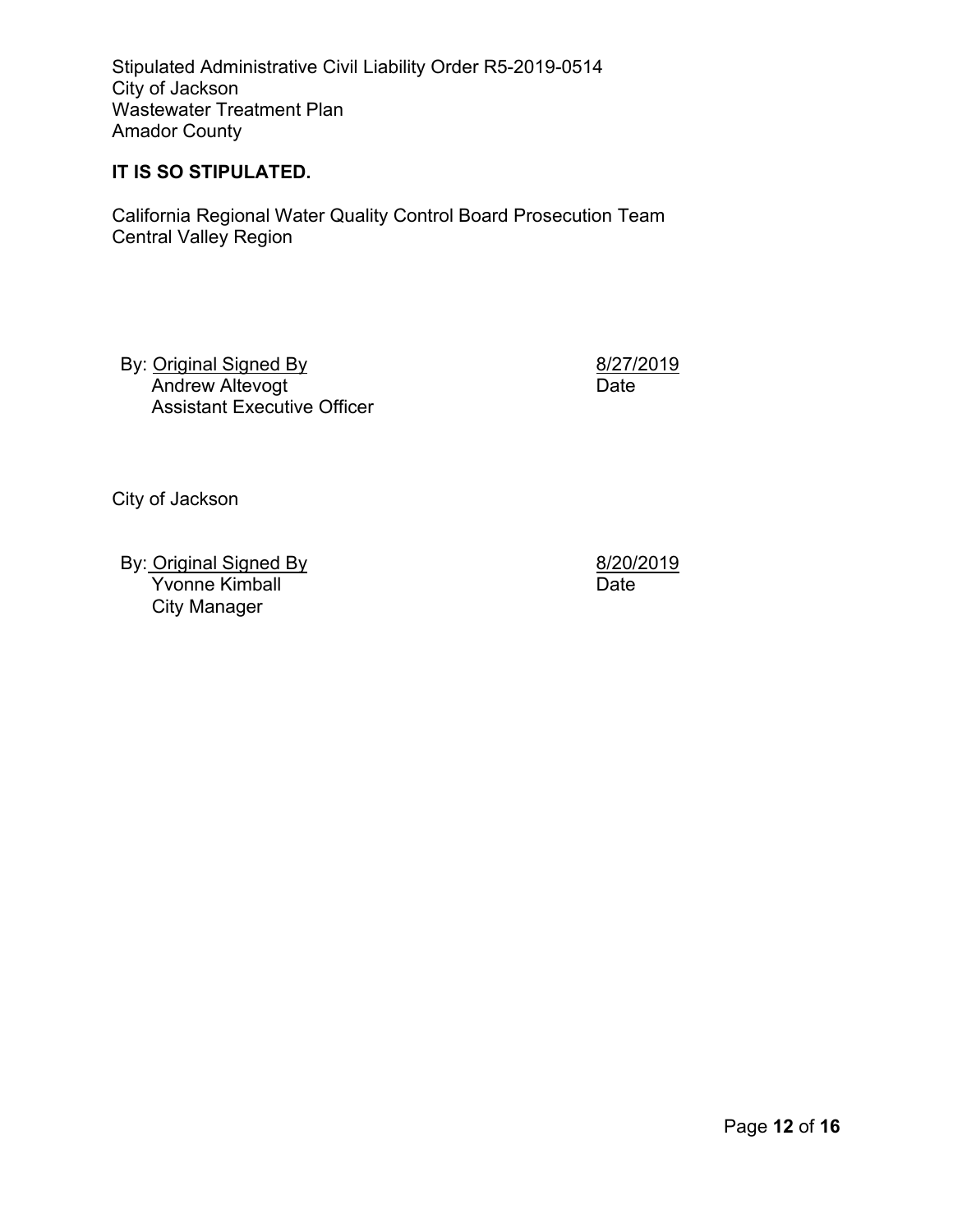# **HAVING CONSIDERED THE PARTIES STIPULATIONS, THE CENTRAL VALLEY REGIONAL WATER QUALITY CONTROL BOARD, BY AND THROUGH ITS EXECUTIVE OFFICER, FINDS THAT:**

- 1. The foregoing Stipulation is fully incorporated herein and made part of this Order.
- 2. This is an action to enforce the laws and regulations administered by the Central Valley Water Board. The Central Valley Water Board finds that issuance of this Order is exempt from the provisions of the California Environmental Quality Act (Public Resources Code, sections 21000 et seq.), in accordance with section 15321, subdivision (a)(2), Title 14, of the California Code of Regulations.
- 3. The Executive Officer of the Central Valley Water Board is authorized to refer this matter directly to the Attorney General for enforcement if the Discharger fails to perform any of its obligations under this Order.

Pursuant to Water Code section 13323 and Government Code section 11415.60, **IT IS HEREBY ORDERED** on behalf of the California Regional Water Quality Control Board, Central Valley Region.

*Original Signed By*\_\_\_\_\_\_\_\_\_\_\_\_\_\_ Patrick Pulupa Executive Officer Central Valley Regional Water Quality Control Board

\_10/15/2019\_\_\_\_\_\_\_\_\_\_\_\_\_\_\_\_\_\_\_\_\_ Date

Attachment A: Record of Violations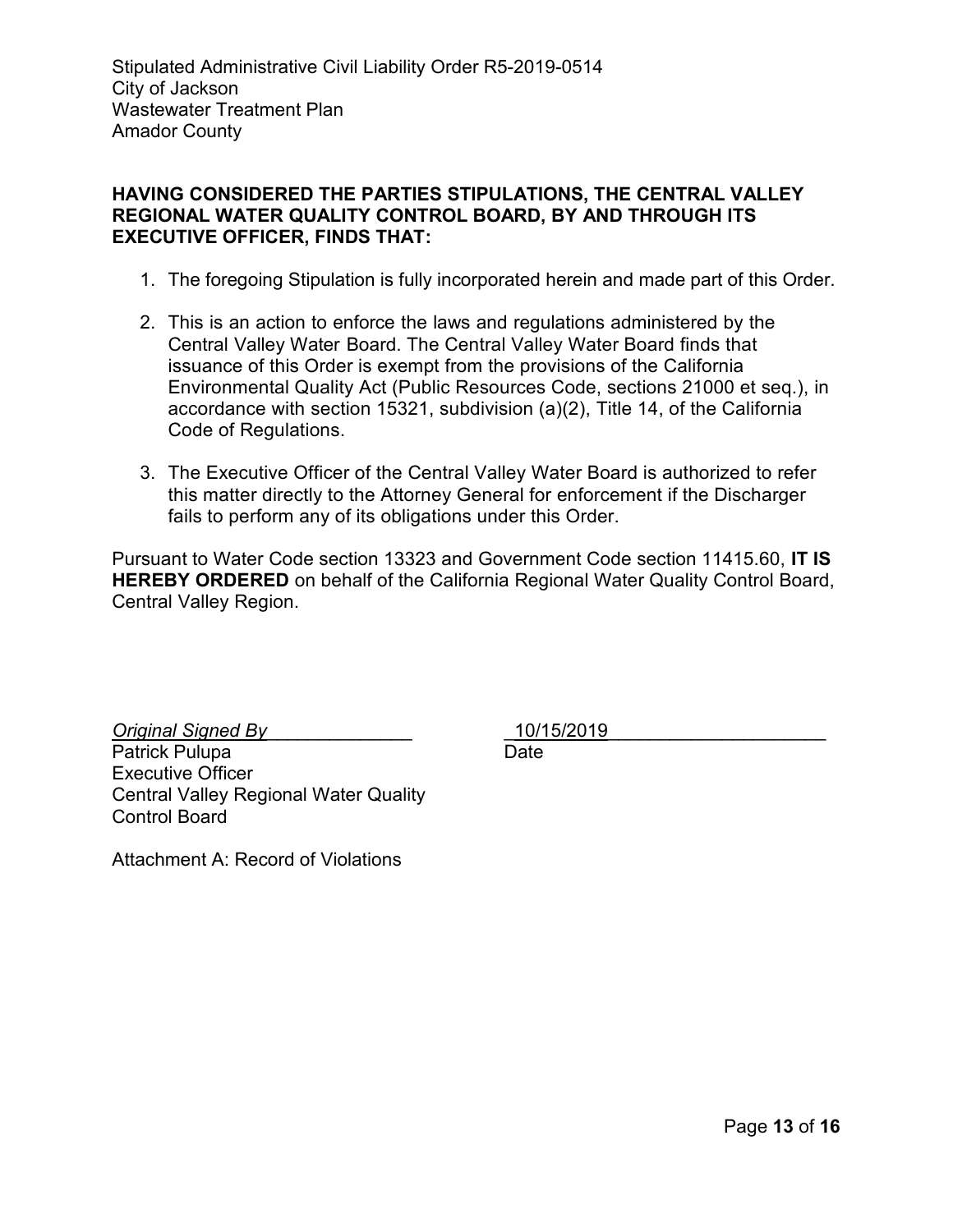#### **R5-2019-0514 - ATTACHMENT A RECORD OF VIOLATIONS FOR ASSESSING MANDATORY MINIMUM PENALTIES**

### **City of Jackson Wastewater Treatment Plant**

RECORD OF VIOLATIONS (1 February 2017 – 31 January 2019) MANDATORY PENALTIES (Data reported under Monitoring and Reporting Programs R5 2013-0146-01 and R5-2018-0031)

The following table lists the alleged violations subject to mandatory minimum penalties (MMPs), pursuant to Water Code section 13385(h) and (i).

**Table A. Violations subject to Mandatory Penalties**

| <b>Item</b>    | <b>Date</b> | <b>Parameter</b>                  | <b>Units</b> | Limit | <b>Measured</b> | <b>Period</b>              | <b>Violation</b><br><b>Type</b> | <b>MMP</b><br>Type | <b>CIWQS</b> |
|----------------|-------------|-----------------------------------|--------------|-------|-----------------|----------------------------|---------------------------------|--------------------|--------------|
| A              | 23-Dec-16   | Total coliform                    | MPN/100 mL   | 2.2   | 4               | 7-Day Median               | <b>OEV</b>                      | <b>CHRON</b>       | 1022180      |
|                | 13-Nov-17   | Total coliform                    | MPN/100 mL   | 2.2   | 4.5             | 7-Day Median               | <b>OEV</b>                      | <b>NCHRON</b>      | 1037711      |
| $\overline{2}$ | 15-Nov-17   | Total coliform                    | MPN/100 mL   | 2.2   | 4.5             | 7-Day Median               | <b>OEV</b>                      | <b>NCHRON</b>      | 1037712      |
| 3              | 17-Nov-17   | <b>Total coliform</b>             | MPN/100 mL   | 2.2   | 4.5             | 7-Day Median               | <b>OEV</b>                      | <b>NCHRON</b>      | 1037713      |
| 4              | 20-Nov-17   | Total coliform                    | MPN/100 mL   | 2.2   | 7.8             | 7-Day Median               | <b>OEV</b>                      | <b>CHRON</b>       | 1036327      |
| 5              | 21-Nov-17   | Total coliform                    | MPN/100 mL   | 23    | 20.4            | 7 Day Median               | <b>OEV</b>                      | <b>CHRON</b>       | 1036325      |
| 6              | 21-Nov-17   | Total coliform                    | MPN/100 mL   | 2.2   | 33              | > Once in<br>30-day period | <b>OEV</b>                      | <b>CHRON</b>       | 1037389      |
| 7              | 22-Nov-17   | Total coliform                    | MPN/100 mL   | 2.2   | 20.4            | 7-Day Median               | <b>OEV</b>                      | <b>CHRON</b>       | 1037714      |
| 8              | 11-Dec-17   | <b>Total Coliform</b>             | MPN/100 mL   | 23    | 110             | > Once in<br>30-day period | <b>OEV</b>                      | <b>CHRON</b>       | 1048360      |
| 9              | 13-Dec-17   | <b>Total Coliform</b>             | MPN/100 mL   | 2.2   | 13              | 7-day median               | <b>OEV</b>                      | <b>CHRON</b>       | 1038228      |
| 10             | 15-Dec-17   | <b>Total Coliform</b>             | MPN/100 mL   | 2.2   | 13              | 7-day median               | <b>OEV</b>                      | <b>CHRON</b>       | 1038226      |
| 11             | 27-Dec-17   | <b>Total Coliform</b>             | MPN/100 mL   | 2.2   | 4.9             | 7-day median               | <b>OEV</b>                      | <b>CHRON</b>       | 1038225      |
| 12             | 25-Jan-18   | <b>Total Coliform</b>             | MPN/100 mL   | 2.2   | 4               | 7-day median               | <b>OEV</b>                      | <b>CHRON</b>       | 1039492      |
| 13             | 29-Jan-18   | <b>Total Coliform</b>             | MPN/100 mL   | 2.2   | 4               | 7-day median               | <b>OEV</b>                      | <b>CHRON</b>       | 1039487      |
| 14             | 19-Apr-18   | <b>Total Residual</b><br>Chlorine | mg/L         | 0.019 | 0.158           | 1-Hour<br>average          | CAT <sub>2</sub>                | <b>SIG</b>         | 1043686      |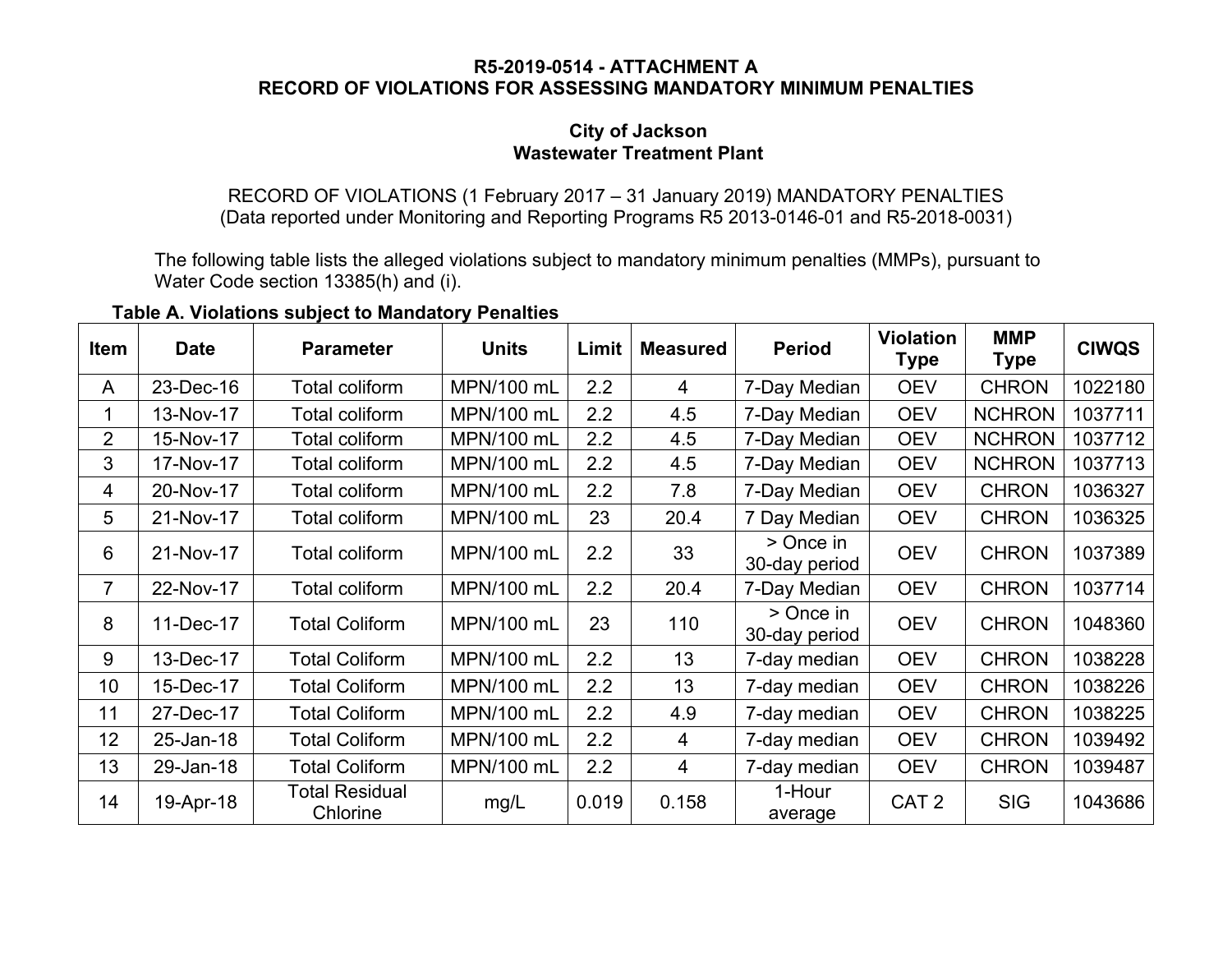# **R5-2019-0514 - ATTACHMENT A RECORD OF VIOLATIONS FOR ASSESSING MANDATORY MINIMUM PENALTIES**

| <b>Item</b> | <b>Date</b> | <b>Parameter</b>                  | <b>Units</b> | Limit | <b>Measured</b> | <b>Period</b>            | <b>Violation</b><br><b>Type</b> | <b>MMP</b><br><b>Type</b> | <b>CIWQS</b> |
|-------------|-------------|-----------------------------------|--------------|-------|-----------------|--------------------------|---------------------------------|---------------------------|--------------|
| 15          | 13-Aug-18   | <b>Total Residual</b><br>Chlorine | mg/L         | 0.019 | 0.047           | 1-Hour<br>average        | CAT <sub>2</sub>                | <b>SIG</b>                | 1048831      |
| 16          | $6-Sep-18$  | pH                                | S.U.         | 8.0   | 9.6             | Instantaneous<br>Maximum | <b>OEV</b>                      | <b>NCHRON</b>             | 1051637      |
| 17          | 15-Nov-18   | <b>Total Residual</b><br>Chlorine | mg/L         | 0.019 | 0.855           | 1-Hour<br>Average        | CAT <sub>2</sub>                | <b>SIG</b>                | 1054524      |
| 18          | 15-Nov-18   | <b>Total Residual</b><br>Chlorine | mg/L         | 0.011 | 0.021           | 4-Day<br>Average         | CAT <sub>2</sub>                | <b>SIG</b>                | 1057148      |

**E** Item A. Supporting violations addressed in ACLO R5-2018-0517.

§ **Item 6.** On 21 November 2017, Total Coliform measured at 33 MPN/100 mL while the limit was 2.2 MPN/100 mL. The violation was greater than once in a 30 day period. The first excursion occurred on 20 November 2017 with a reported result of 79 MPN/100 mL.

# **EXPEDITED PAYMENT AMOUNT VIOLATIONS SUMMARY**

| <b>VIOLATIONS AS OF:</b>                      | 1/31/2019 |
|-----------------------------------------------|-----------|
| <b>Group I Serious Violations:</b>            |           |
| <b>Group II Serious Violations:</b>           | 4         |
| Non-Serious Violations Not Subject to MMPs: 4 |           |
| Non-serious Violations Subject to MMPs:       | 10        |
| <b>Total Violations Subject to MMPs:</b>      | 14        |

# **Mandatory Minimum Penalty Amount for Effluent Limit Violation(s)**

4 Serious Group II Violation(s) x \$3,000 Violation = \$12,000 10 Non-Serious Violation subject to MMP x \$3,000 per Violation = \$30,000

# **Total Expedited Mandatory Minimum Penalty = \$42,000**